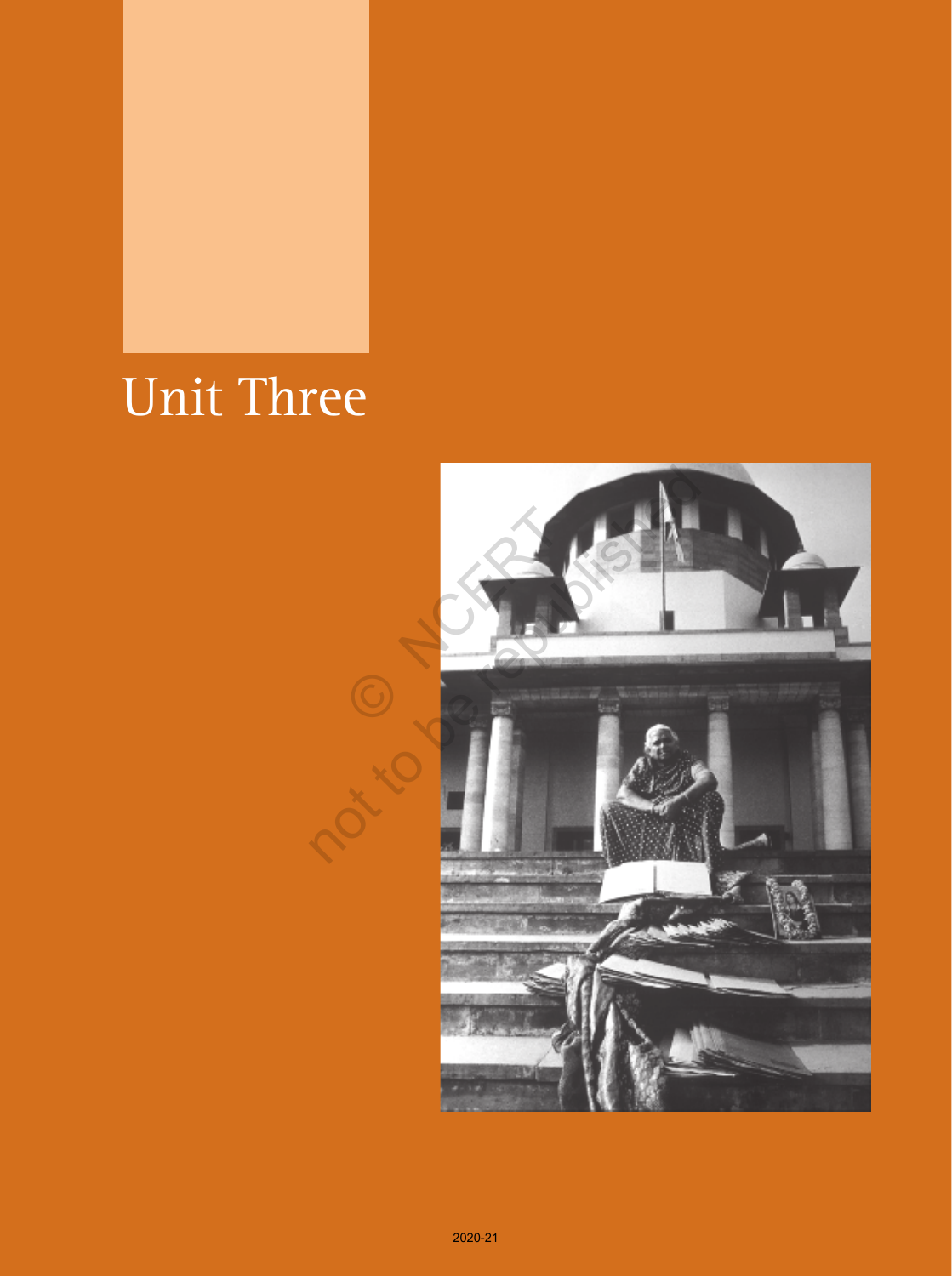### Teacher's Note

Students are going to be introduced to the judiciary through these chapters. Yet, aspects of this system like the police, the courts etc. are probably something that students are already quite familiar with either through the media or perhaps through personal experience. In this unit, the effort is to combine some basic knowledge on the judicial system with more hands-on information on the criminal justice system. Chapter 5 covers topics that will be reinforced in the higher classes. The effort while teaching this should be to provide students with a sense of the significant role played by the judiciary in upholding the principles enshrined in the Constitution. Chapter 6 explains the role of different individuals in the criminal justice system and here it is crucial that students understand the connection between each person's role and the idea of justice for all that the Constitution provides.

Before starting Chapter 5, it might be useful to reiterate the discussion on the 'rule of law' from the previous unit. This can then lead to a discussion on the role of the judiciary in upholding the rule of law. Five separate though inter-related concepts on the judiciary have been discussed in Chapter 5. The reason why the independence of the judiciary is key to its functioning is a complex idea but something that students need to understand. This can be conveyed at a more basic level using examples of different decision-making processes that the student is familiar with. The structure has been illustrated through a case and students should be encouraged to discuss other cases to better understand the working of the judicial process. The last concept of 'access to justice' highlights the role of the Public Interest Litigation (PIL) in facilitating justice. It also touches upon the 'delay' in providing justice. The student's growing knowledge of Fundamental Rights should be used while discussing this section. nts understand the connection be<br>
in Constitution provides.<br>
ht be useful to reiterate the discursed to a discussion on the role of<br>
inter-related concepts on the ju<br>
independence of the judiciary<br>
independence of the judi d by the judiciary in upholding the principles ensh<br>plains the role of different individuals in the criminal ju<br>tudents understand the connection between each pers<br>at the Constitution provides.<br>t might be useful to reitera

Chapter 6 has been included in order to make students more aware of the role played by different persons in the criminal justice system and the process that needs to be followed in order to ensure a fair trial. The chapter takes as its starting point a storyboard in which a case of theft is highlighted and uses this as the reference point to discuss the roles of the police, the public prosecutor, the judge, as well as what a fair trial should include. It is very likely that the students will have their own opinions, which might be quite cynical, on the ways in which the criminal justice system works. Your role as a teacher will be to balance their cynicism with a discussion of the ideal as outlined in the chapter. This can be done in two ways: one, through a continued emphasis on the link between this ideal functioning and the principles enshrined in the Indian Constitution as discussed in earlier chapters, and two, through emphasising the difference that an informed and aware public can make in the working of these institutions. The discussion of the criminal justice system is to help students understand this better and not for them to learn this by rote.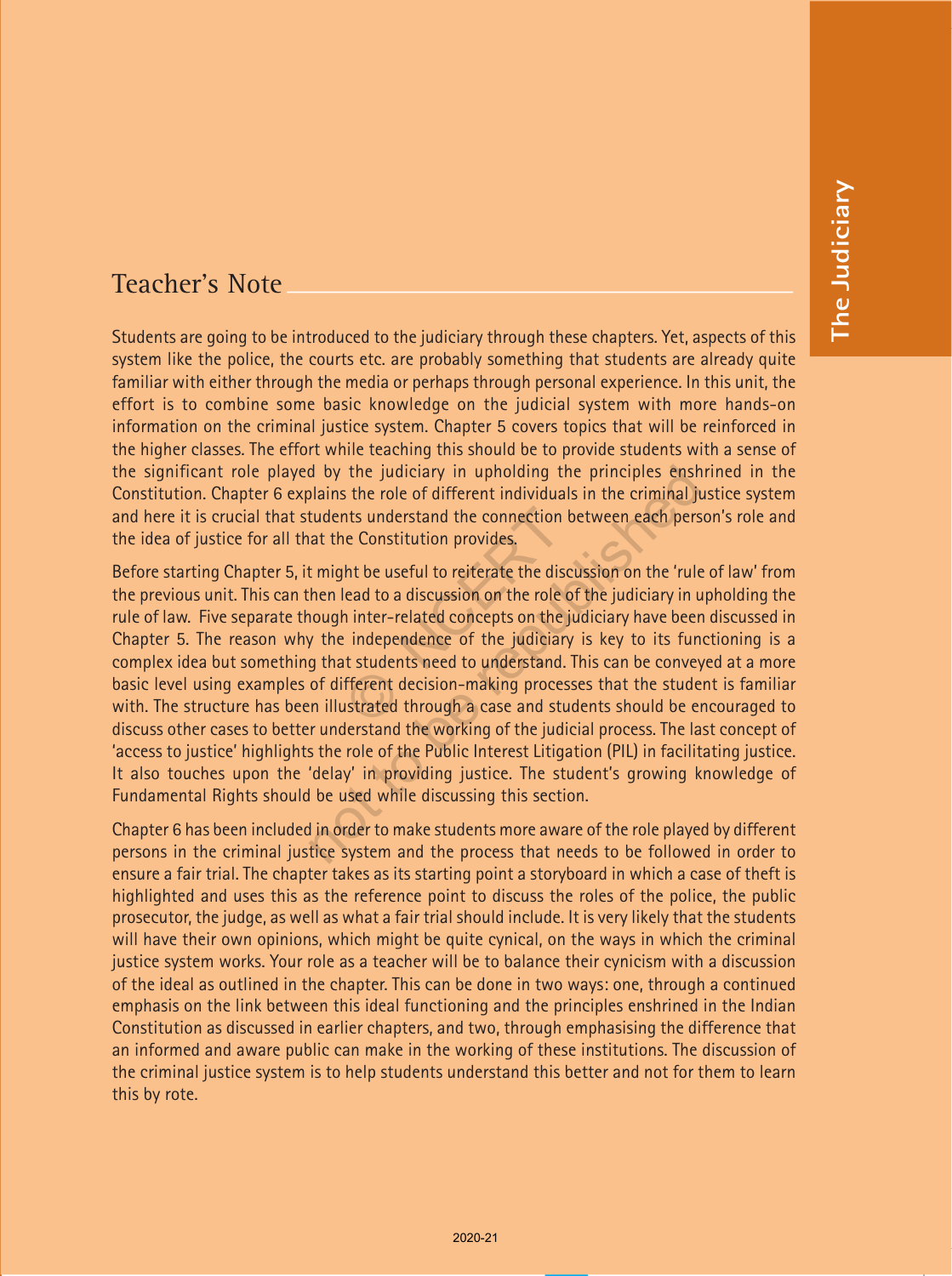

## Chapter 5

## **Judiciary**

A glance at the newspaper provides you a glimpse of the range of work done by the courts in this country. But can you think of why we need these courts? As you have read in Unit 2, in India we have the rule of law. What this means is that laws apply equally to all persons and that a certain set of fixed procedures need to be followed when a law is violated. To enforce this rule of law, we have a judicial system that consists of the mechanism of courts that a citizen can approach when a law is violated. As an organ of government, the judiciary plays a crucial role in the functioning of India's democracy. It can play this role only because it is independent. What does an 'independent judiciary' mean? Is there any connection between the court in your area and the Supreme Court in New Delhi? In this chapter, you will find answers to these questions. need to be followed where this rule of law, we consists of the mechanical can approach when a government, the judic functioning of India's role only because it is independent judiciary law. What this means is that laws a<br>all persons and that a certain set of<br>need to be followed when a law is vio<br>this rule of law, we have a judic<br>consists of the mechanism of court<br>can approach when a law is violated<br>gover

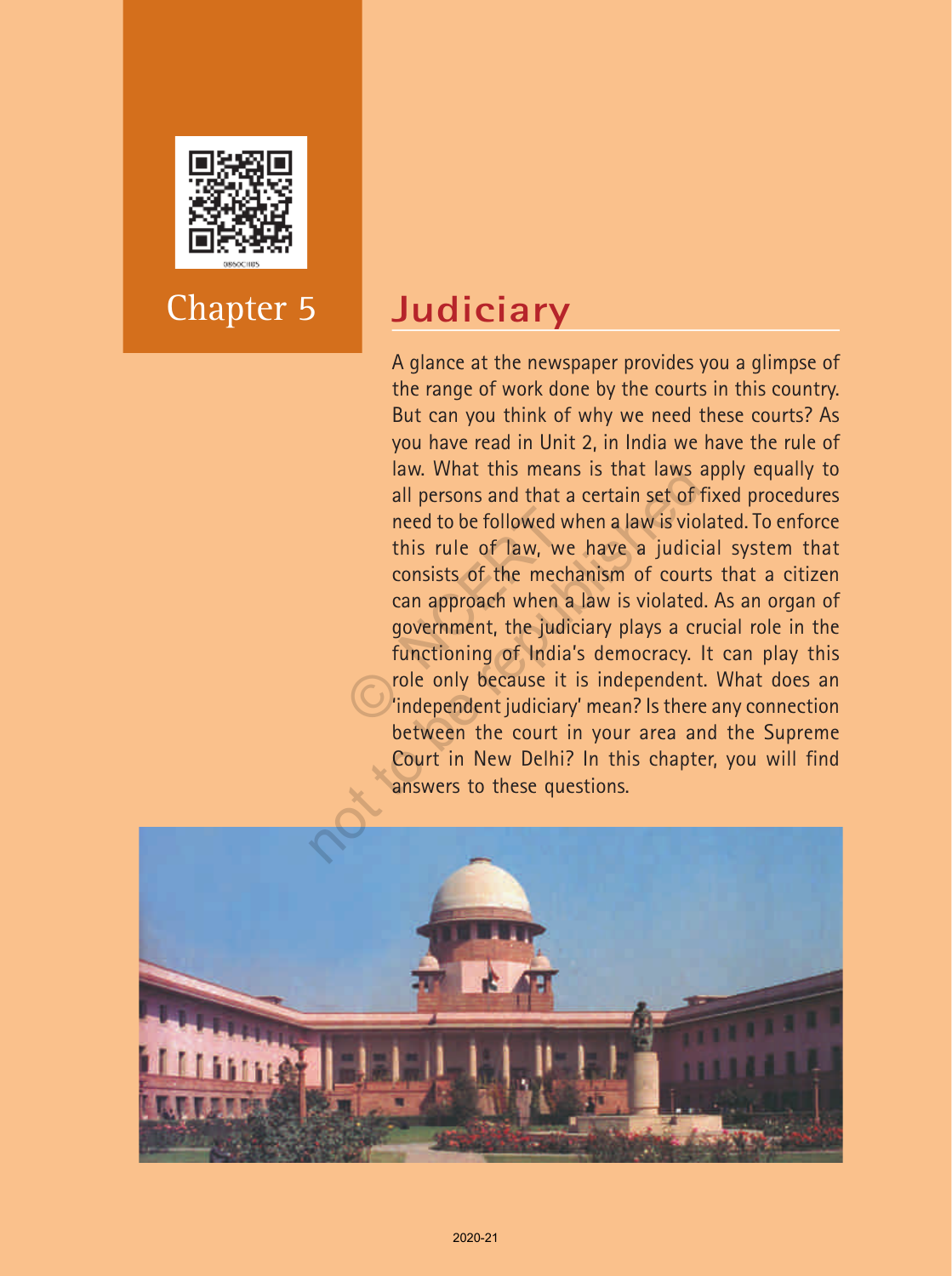#### **What is the Role of the Judiciary?**

Courts take decisions on a very large number of issues. They can decide that no teacher can beat a student, or about the sharing of river waters between states, or they can punish people for particular crimes. Broadly speaking, the work that the judiciary does can be divided into the following:

Dispute Resolution: The judicial system provides a mechanism for resolving disputes between citizens, between citizens and the government, between two state governments and between the centre and state governments.

Judicial Review: As the final interpreter of the Constitution, the judiciary also has the power to strike down particular laws passed by the Parliament if it believes that these are a violation of the basic structure of the Constitution. This is called judicial review. itizens, between citizens and<br>tte governments and between<br>.<br>terpreter of the Constitution,<br>o strike down particular laws<br>eves that these are a violation<br>stitution. This is called judicial

Upholding the Law and Enforcing Fundamental Rights: Every citizen of India can approach the Supreme Court or the High Court if they believe that their Fundamental Rights have been violated. For example, in the Class VII book, you read about Hakim Sheikh, an agricultural labourer who fell from a running train and injured himself and whose condition got worse because several hospitals refused to admit him. On hearing his case, the Supreme Court ruled that Article 21 which provides every citizen the Fundamental Right to Life also includes the Right to Health. It, therefore, directed the West Bengal government to pay him compensation for the loss suffered as well as to come up with a blueprint for primary health care with particular reference to treatment of patients during an emergency [Paschim Banga Khet Mazdoor Samity vs State of West Bengal (1996)]. dicial system provides a mechanism<br>
een citizens, between citizens and<br>
co state governments and between<br>
ents.<br>
al interpreter of the Constitution<br>
wer to strike down particular laws<br>
believes that these are a violation<br>



Supreme Court of India https://www.sci.gov.in

The Supreme Court was established on 26 January 1950, the day India became a Republic. Like its predecessor, the Federal Court of India (1937-1949), it was earlier located in the Chamber of Princes in the Parliament House. It moved to its present building on Mathura Road in New Delhi in 1958.

55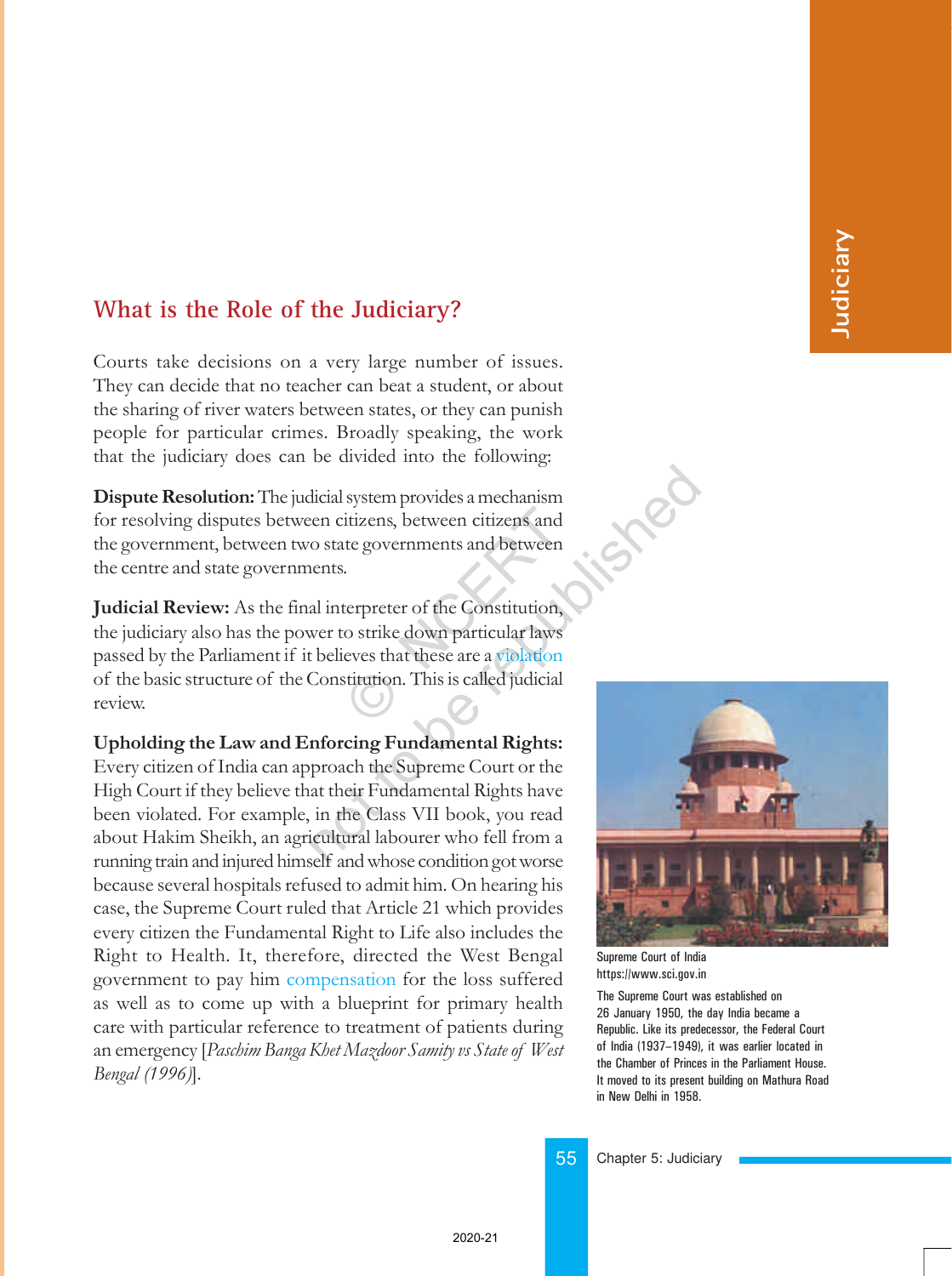| With the help of your teacher, fill in the blank spaces in the table below. |         |  |  |  |
|-----------------------------------------------------------------------------|---------|--|--|--|
| Type of Dispute                                                             | Example |  |  |  |
| Dispute between centre and the state                                        |         |  |  |  |
| Dispute between two states                                                  |         |  |  |  |
| Dispute between two citizens                                                |         |  |  |  |
| Laws that are in violation of the Constitution                              |         |  |  |  |

#### **What is an Independent Judiciary?**

Imagine a situation in which a powerful politician has encroached on land belonging to your family. Within this judicial system, the politician has the power to appoint and dismiss a judge from his office. When you take this case to court, the judge is clearly partial to the politician.

The control that the politician holds over the judge does not allow for the judge to take an independent decision. This lack of independence would force the judge to make all judgments in favour of the politician. Although we often hear of rich and powerful people in India trying to influence the judicial process, the Indian Constitution protects against this kind of situation by providing for the independence of the judiciary. encroached on land bel<br>
judicial system, the polit<br>
dismiss a judge from his<br>
court, the judge is clear<br>
The control that the polit<br>
allow for the judge to tak<br>
of independence would f<br>
in favour of the politician<br>
powerfu Imagine a situation in which a power encroached on land belonging to your judicial system, the politician has the politician has the politician has the politician has the politician has the politician holds over allow for

One aspect of this independence is the 'separation of powers'. This, as you read in Chapter 1, is a key feature of the Constitution. What this means here is that other branches of government  $-$  the legislature and the executive  $-$  cannot interfere in the work of the judiciary. The courts are not under the government and do not act on their behalf.

For the above separation to work well, it is also crucial that all judges in the High Court as well as the Supreme Court are appointed with very little interference from these other branches of government. Once appointed to this office, it is also very difficult to remove a judge.

**Do you think that any ordinary citizen stands a chance against a politician in this kind of judicial system? Why not?**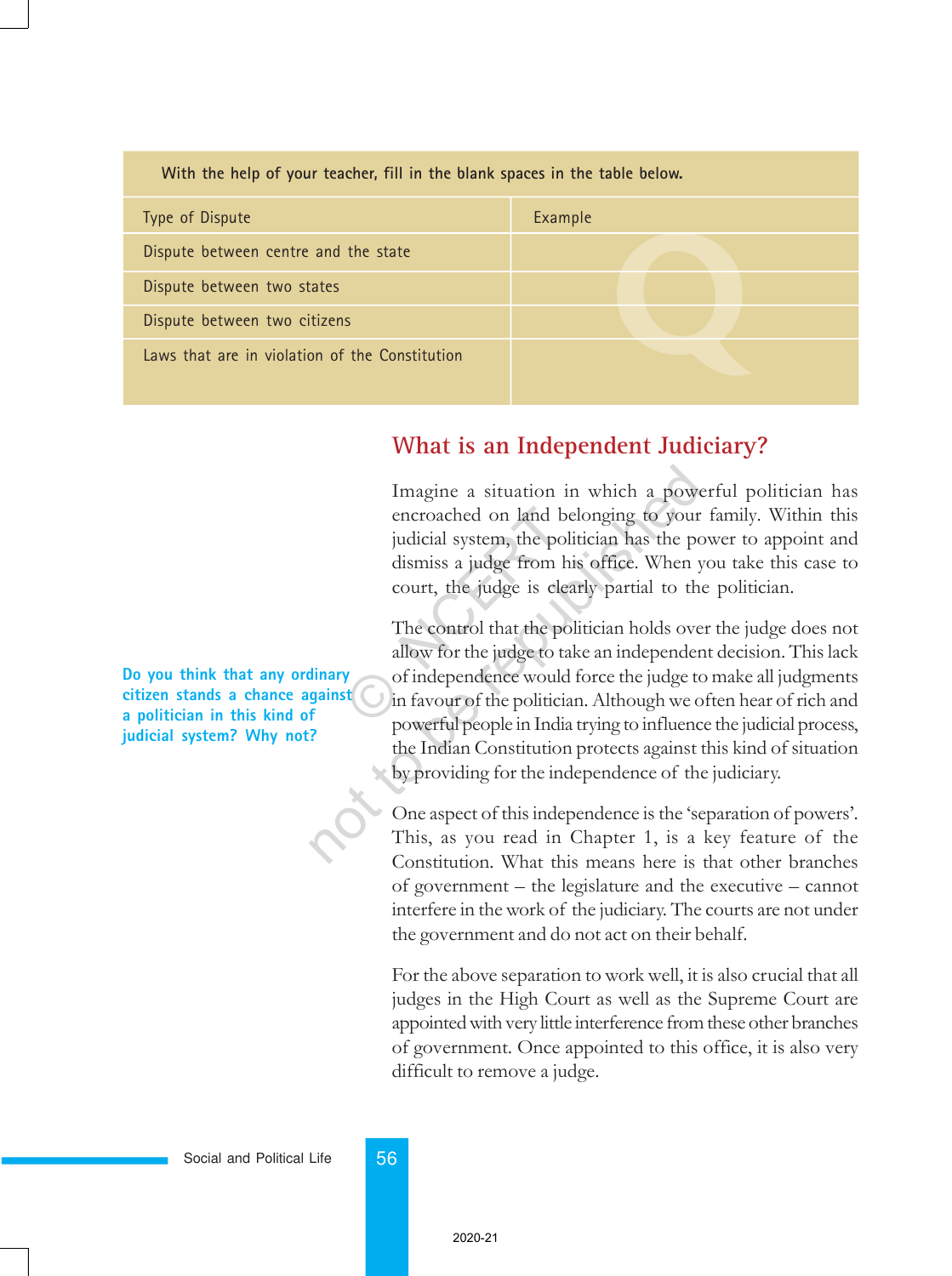It is the independence of the judiciary that allows the courts to play a central role in ensuring that there is no misuse of power by the legislature and the executive. It also plays a crucial role in protecting the Fundamental Rights of citizens because anyone can approach the courts if they believe that their rights have been violated.

#### **What is the Structure of Courts in India?**

There are three different levels of courts in our country. There are several courts at the lower level while there is only one at the apex level. The courts that most people interact with are what are called subordinate or district courts. These are usually at the district or Tehsil level or in towns and they hear many kinds of cases. Each state is divided into districts that are presided over by a District Judge. Each state has a High Court which is the highest court of that state. At the top is the Supreme Court that is located in New Delhi and is presided over by the Chief Justice of India. The decisions made by the Supreme Court are binding on all other courts in India. presided over by a District<br>Court which is the highest<br>s the Supreme Court that is<br>presided over by the Chief<br>made by the Supreme Court<br>in India.<br>From the lower to the highest leve<br>read the description above, can y **List two reasons why you believe an independent judiciary is essential to democracy.**



**Sustainable Development Goal (SDG) www.in.undp.org**



Chapter 5: Judiciary

57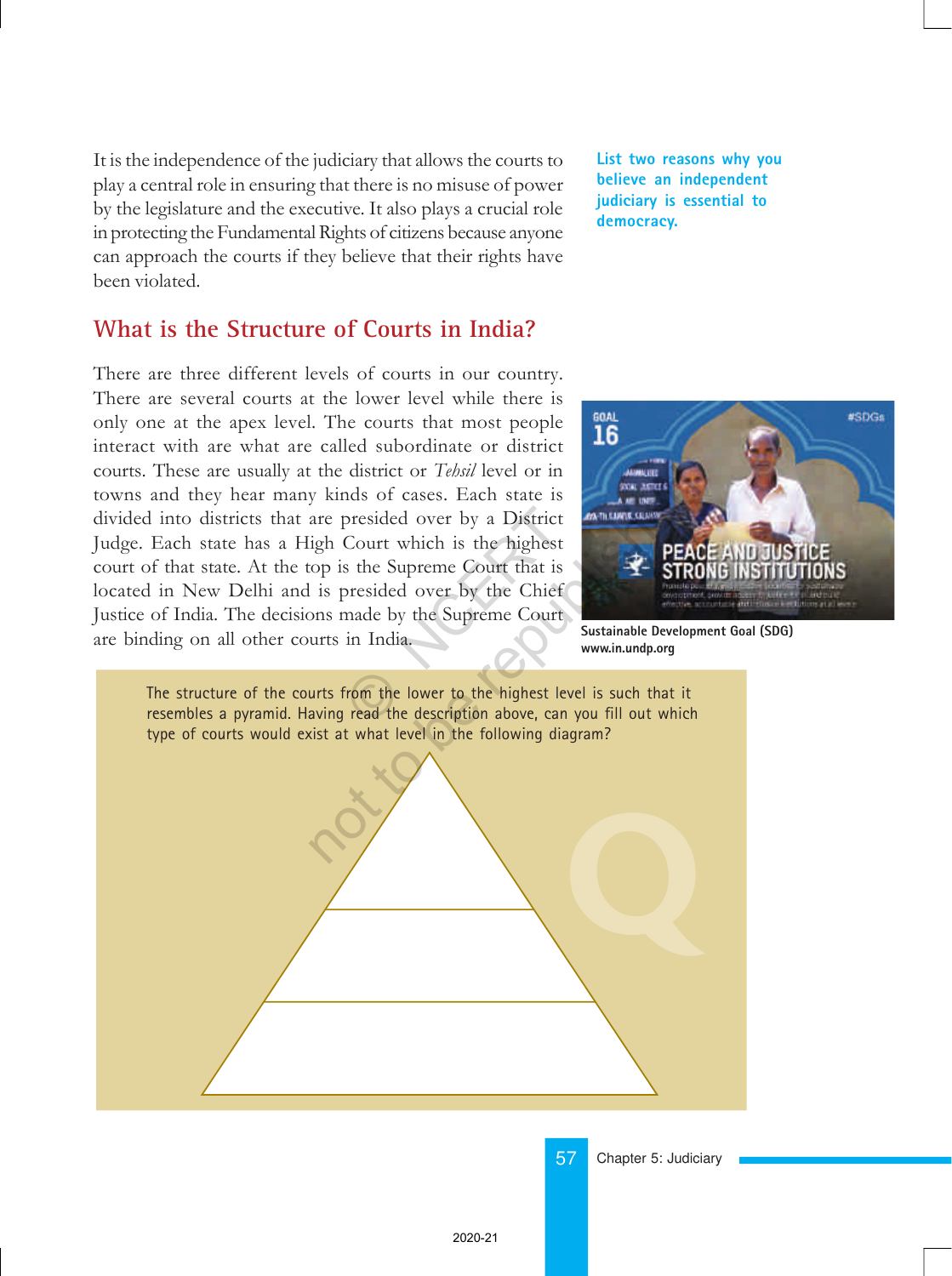High Courts were first established in the three Presidency cities of Calcutta, Bombay and Madras in 1862. The High Court of Delhi came up in 1966. Currently there are 25 High Courts. While many states have their own High Courts, Punjab and Haryana share a common High Court at Chandigarh, and four North Eastern states of Assam, Nagaland, Mizoram and Arunachal Pradesh have a common High Court at Guwahati. Andhra Pradesh (Amaravati) and Telangana (Hyderabad) have separate High Courts from 1 January 2019. Some High Courts have benches in other parts of the state for greater accessibility.



High Court of Patna http://patnahighcourt.gov.in



High Court of Karnataka http://karnatakajudiciary.kar.nic.in



High Court of Madras http://www.hcmadras.tn.nic.in

Are these different levels of courts connected to each other? Yes, they are. In India, we have an integrated judicial system, meaning that the decisions made by higher courts are binding on the lower courts. Another way to understand this integration is through the appellate system that exists in India. This means that a person can appeal to a higher court if they believe that the judgment passed by the lower court is not just. Are these different lev<br>
other? Yes, they are. I<br>
judicial system, meaning<br>
courts are binding on t<br>
understand this integr<br>
system that exists in Inc<br>
appeal to a higher court<br>
passed by the lower court<br>
Let us understand not of the literature in the literature and solution the literature and the republished as stemme of the republished as included a system, meaning that the decision courts are binding on the lower courts understand this in

Let us understand what we mean by the appellate system by tracking a case, State (Delhi Administration) vs Laxman Kumar and Others (1985), from the lower courts to the Supreme Court.

In February 1980, Laxman Kumar married 20-year-old Sudha Goel and they lived in a flat in Delhi with Laxman's brothers and their families. On 2 December 1980 Sudha died in hospital due to burns. Her family filed a case in court. When this case was heard in the Trial Court, four of her neighbours were called in as witnesses. They stated that on the night of December 1, they had heard Sudha scream and had forced their way into Laxman's flat. There they saw Sudha standing with her sari in flames. They extinguished the fire by wrapping Sudha in a gunny bag and a blanket. Sudha told them that her mother-inlaw Shakuntala had poured kerosene oil on her and that her husband Laxman had lit the fire. During the trial,

Social and Political Life 58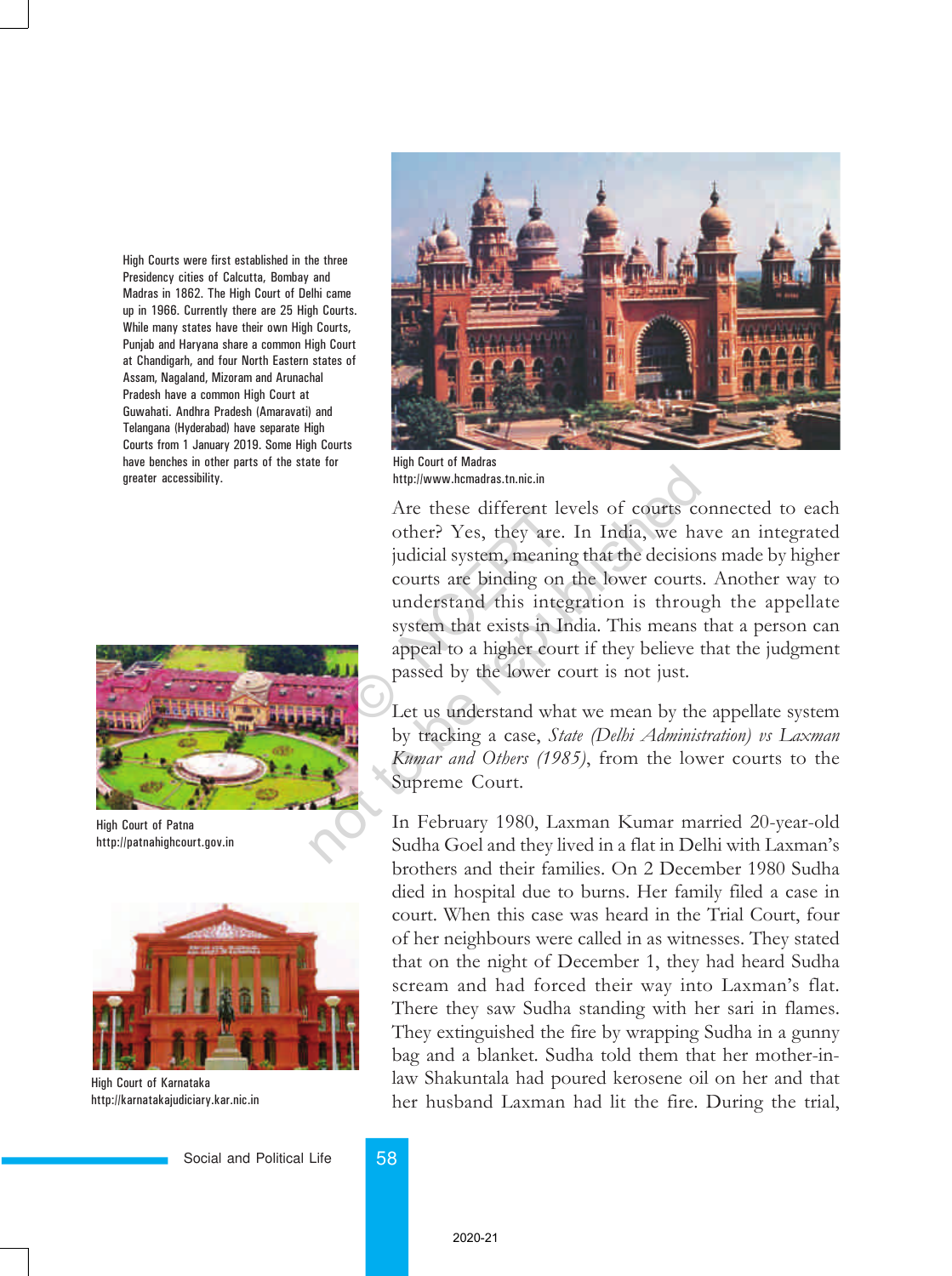members of Sudha's family and a neighbour stated that Sudha had been subjected to torture by her in-laws and that they were demanding more cash, a scooter and a fridge on the birth of the first child. As part of their defence, Laxman and his mother stated that Sudha's sari had accidentally caught fire while she was heating milk. On the basis of this and other evidence, the Trial Court convicted Laxman, his mother Shakuntala and his brother-in-law Subash Chandra and sentenced all three of them to death.

In November 1983, the three accused went to the High Court to appeal against this verdict of the Trial Court. The High Court, after hearing the arguments of all the lawyers, decided that Sudha had died due to an accidental fire caused by the kerosene stove. Laxman, Shakuntala and Subash Chandra were acquitted.

You may remember the photo essay on the women's movement in your Class VII book. You read about how, in the 1980s, women's groups across the country spoke out against 'dowry deaths'. They protested against the failure of courts to bring these cases to justice. The above High Court judgment deeply troubled women and they held demonstrations and filed a separate appeal against this High Court decision in the Supreme Court through the Indian Federation of Women Lawyers. to essay on the women's<br>bok. You read about how, in<br>ross the country spoke out<br>protested against the failure<br>to justice. The above High<br>led women and they held<br>rate appeal against this High<br>e Court through the Indian<br>s. Incomentative worker and Subash<br>photo essay on the women's<br>II book. You read about how, in<br>sacross the country spoke out<br>appellate syste<br>ey protested against the failure<br>sesses to justice. The above High<br>coubled women and

In 1985, the Supreme Court heard this appeal against the acquittal of Laxman and the two members of his family. The Supreme Court heard the arguments of the lawyers and reached a decision that was different from that of the High Court. They found Laxman and his mother guilty but acquitted the brother-in-law Subash because they did not have enough evidence against him. The Supreme Court decided to send the accused to prison for life.



District Courts Complex in Namchi, South Sikkim http://districtcourtsnamchi.nic.in



Aizawl (Mizoram) Bench of the Gauhati High Court http://ghcazlbench.nic.in



**Write two sentences of what you understand about the appellate system from the given case.**

The subordinate court is more commonly known by many different names. These include the Trial Court or the Court of the District Judge, the Additional Sessions Judge, Chief Judicial Magistrate, Metropolitan Magistrate, Civil Judge.

2020-21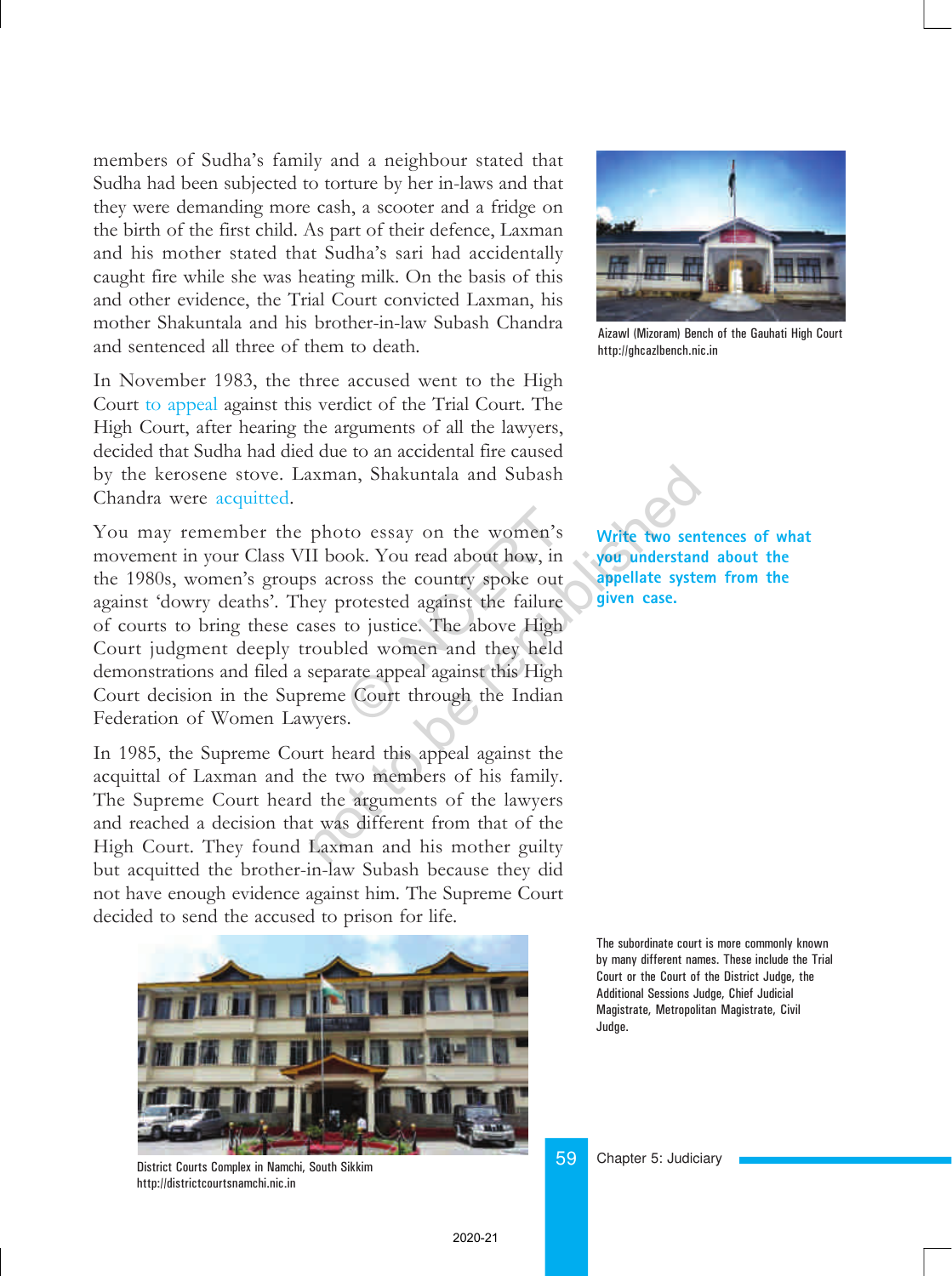### **What are the Different Branches of the Legal System?**

The above case of the dowry death falls within what is considered a 'crime against society' and is a violation of criminal law. In addition to criminal law, the legal system also deals with civil law cases. You read in Chapter 4 of how a new civil law was passed in 2006 to protect women against domestic violence. Look at the following table to understand some of the significant differences between criminal and civil law.

| No. | <b>Criminal Law</b>                      | Civil Law                                  |  |  |  |
|-----|------------------------------------------|--------------------------------------------|--|--|--|
| 1.  | Deals with conduct or acts that the      | Deals with any harm or injury to rights    |  |  |  |
|     | law defines as offences. For example,    | of individuals. For example, disputes      |  |  |  |
|     | theft, harassing a woman to bring more   | relating to sale of land, purchase of      |  |  |  |
|     | dowry, murder.                           | goods, rent matters, divorce cases.        |  |  |  |
| 2.  | It usually begins with the lodging of an | A petition has to be filed before the      |  |  |  |
|     | First Information Report (FIR) with the  | relevant court by the affected party only. |  |  |  |
|     | police who investigate the crime after   | In a rent matter, either the landlord or   |  |  |  |
|     | which a case is filed in the court.      | tenant can file a case.                    |  |  |  |
| 3.  | If found guilty, the accused can be sent | The court gives the specific relief asked  |  |  |  |
|     | to jail and also fined.                  | for. For instance, in a case between a     |  |  |  |
|     |                                          | landlord and a tenant, the court can       |  |  |  |
|     |                                          | order the flat to be vacated and pending   |  |  |  |
|     |                                          | rent to be paid.                           |  |  |  |
|     |                                          |                                            |  |  |  |
|     |                                          |                                            |  |  |  |

Fill in the table given below based on what you have understood about criminal and civil law.

| Description of Violation                                                                  | Branch of Law | Procedure to be<br><b>Followed</b> |
|-------------------------------------------------------------------------------------------|---------------|------------------------------------|
| A group of girls are persistently harassed by a<br>group of boys while walking to school. |               |                                    |
| A tenant who is being forced to move out<br>files a case in court against the landlord.   |               |                                    |

Social and Political Life 60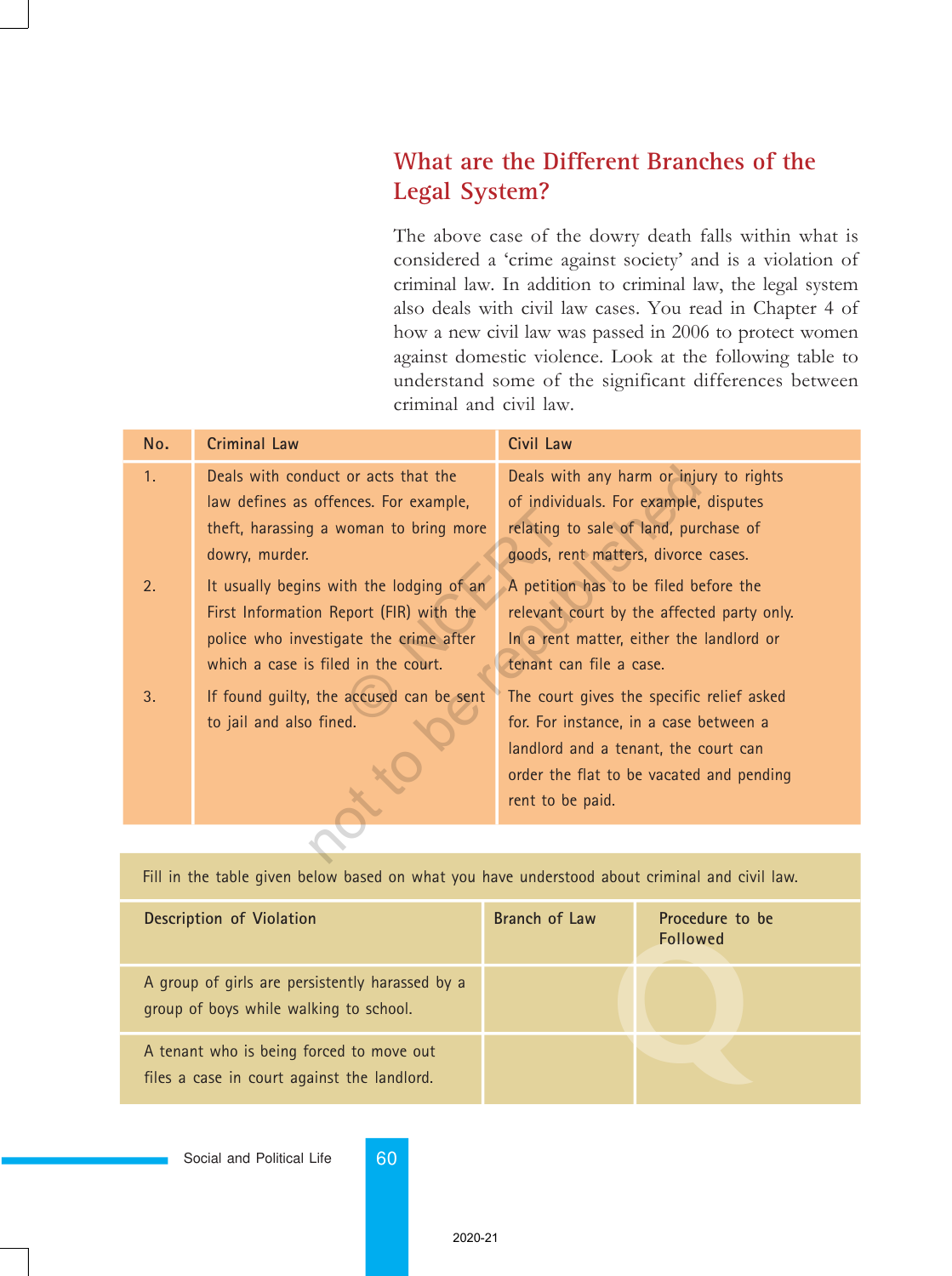#### **Does Everyone Have Access to the Courts?**

In principle, all citizens of India can access the courts in this country. This implies that every citizen has a right to justice through the courts. As you read earlier, the courts play a very significant role in protecting our Fundamental Rights. If any citizen believes that their rights are being violated, then they can approach the court for justice to be done. While the courts are available for all, in reality access to courts has always been difficult for a vast majority of the poor in India. Legal procedures involve a lot of money and paperwork as well as take up a lot of time. For a poor person who cannot read and whose family depends on a daily wage, the idea of going to court to get justice often seems remote.

In response to this, the Supreme Court in the early 1980s devised a mechanism of Public Interest Litigation or PIL to increase access to justice. It allowed any individual or organisation to file a PIL in the High Court or the Supreme Court on behalf of those whose rights were being violated. The legal process was greatly simplified and even a letter or telegram addressed to the Supreme Court or the High Court could be treated as a PIL. In the early years, PIL was used to secure justice on a large number of issues such as rescuing bonded labourers from inhuman work conditions; and securing the release of prisoners in Bihar who had been kept in jail even after their punishment term was complete. The Court in the early 1980s<br>
C Interest Litigation or PIL<br>
t allowed any individual or<br>
High Court or the Supreme<br>
e rights were being violated.<br>
simplified and even a letter<br>
iupreme Court or the High<br>
D. In the early ye The preme Court in the early 1980s<br>preme Court in the early 1980s<br>ublic Interest Litigation or PIL<br>ce. It allowed any individual or<br>the High Court or the Supreme<br>whose rights were being violated.<br>ulty simplified and even a

Did you know that the mid-day meal that children now receive in government and government-aided schools is because of a PIL? See the photos on the right and read the text below to understand how this came about.



Photo 1. In 2001, the drought in Rajasthan and Orissa meant that millions faced an acute shortage of food.

Photo 2. Meanwhile the government godowns were full of grain. Often this was being eaten away by rats.

Photo 3. In this situation of 'hunger amidst plenty' an organisation called the People's Union of Civil Liberties or PUCL filed a PIL in the Supreme Court. It stated that the fundamental Right to Life guaranteed in Article 21 of the Constitution included the Right to Food. The stateís excuse that it did not have adequate funds was shown to be wrong because the godowns were overflowing with grains. The Supreme Court ruled that the State had a duty to provide food to all.

Photo 4. It, therefore, directed the government to provide more employment, to provide food at cheaper prices through the government ration shops, and to provide mid-day meals to children. It also appointed two Food Commissioners to report on the implementation of government schemes.

> 61 Chapter 5: Judiciary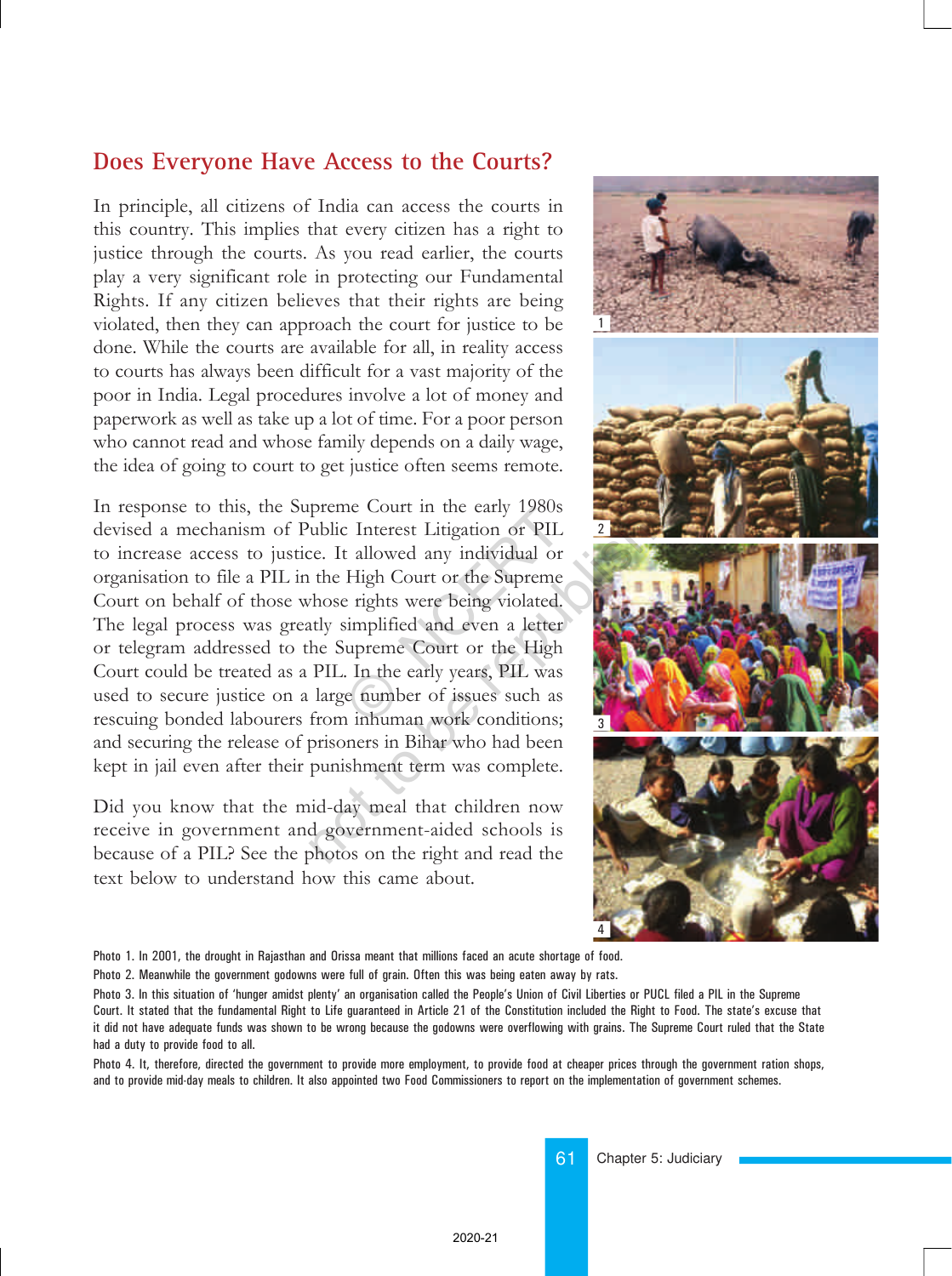

For the common person, access to courts is access to justice. The courts exercise a crucial role in interpreting the Fundamental Rights of citizens and as you saw in the above case, the courts interpreted Article 21 of the Constitution on the Right to Life to include the Right to Food. They, therefore, ordered the State to take certain steps to provide food for all including the mid-day meal scheme.

However, there are also court judgments that people believe work against the best interests of the common person. For example, activists who work on issues concerning the right to shelter and housing for the poor believe that the recent judgments on evictions are a far cry from earlier judgments. While recent judgments tend to view the slum dweller as an encroacher in the city, earlier judgments (like the 1985 Olga Tellis vs Bombay Municipal Corporation) had tried to protect the livelihoods of slum dwellers.

The judgment of the Olga Tellis vs Bombay Municipal Corporation established the Right to Livelihood as part of the Right to Life. The following excerpts from the judgment point to the ways in which the judges linked the issue of the Right to Life to that of livelihood:

The sweep of the Right to Life, conferred by Article 21 is wide and far reaching. 'Life' means something more than mere animal existence. It does not mean merely that life cannot be extinguished or taken away as, for example, by the imposition and execution of the death sentence, except according to procedure established by law. That is but one aspect of the Right to Life. An equally important facet of that right is the right to livelihood because no person can live without the means of living, that is, the means of livelihood. Olga Tellis vs Bombay<br>to protect the livelihoo<br>pa Tellis vs Bombay Municipal Cor<br>the Right to Life. The following ex<br>e judges linked the issue of the Ri<br>to Life, conferred by Article 21 is w<br>than mere animal existence. It While recent judgments tend to view<br>an encroacher in the city, earlier judgn<br>Olga Tellis vs Bombay Municipal Cor<br>to protect the livelihoods of slum dwe<br>e 0lga Tellis vs Bombay Municipal Corporation establish<br>t of the Right

That the eviction of a person from a pavement or slum will inevitably lead to the deprivation of his means of livelihood, is a proposition which does not have to be established in each individual case …. In the present case that facts constituting empirical evidence justify the conclusion that the petitioners live in slums and on pavements because they have small jobs to nurse in the city and for them there is nowhere else to live. They choose a pavement or a slum in the vicinity of their place of work and to loose the pavement or the slum is to loose the job. The conclusion therefore is that the eviction of the petitioners will lead to deprivation of their livelihood and consequently to the deprivation of life.

*Olga Tellis vs Bombay Municipal Corporation (1985) 3 SCC 545*

**Find out about the Street Vendors (Protection of Livelihood and Regulation of Street Vending) Act, 2014.**

Social and Political Life 62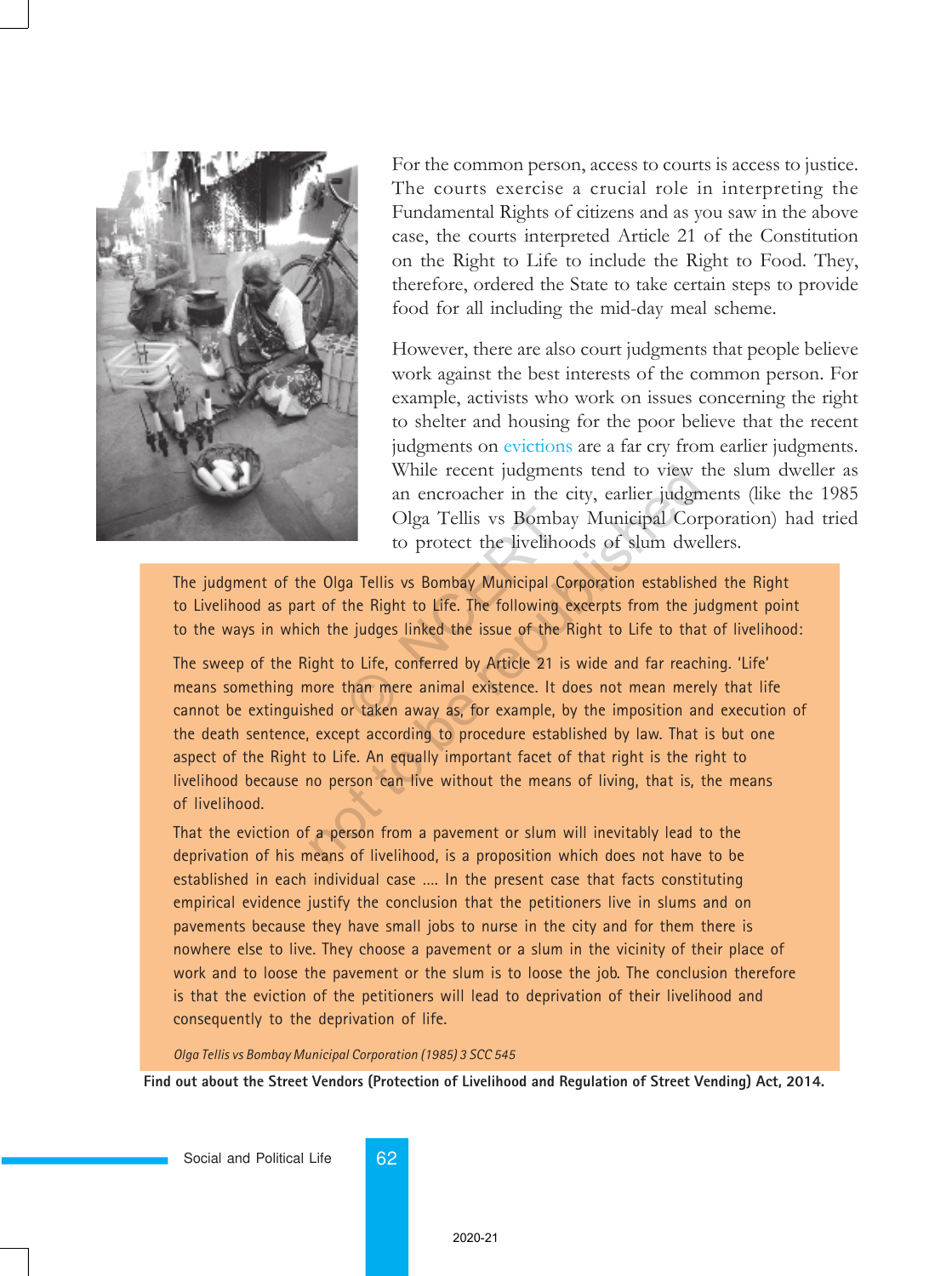Another issue that affects the common person's access to justice is the inordinately long number of years that courts take to hear a case. The phrase ëjustice delayed is justice denied' is often used to characterise this extended time period that courts take.

| Number of Judges in India |                                           |                                       |          |                  |  |  |
|---------------------------|-------------------------------------------|---------------------------------------|----------|------------------|--|--|
|                           | No.* Name of the Court                    | <b>Sanctioned Working</b><br>strength | strength | <b>Vacancies</b> |  |  |
| A                         | <b>Supreme Court</b>                      | 34                                    | 34       |                  |  |  |
| B                         | <b>High Courts</b>                        | 1,079                                 | 655      | 424              |  |  |
|                           | District and<br><b>Subordinate Courts</b> | 22,644                                | 17,509   | 5,135            |  |  |

#### \* Data in A and B (as on 1 November 2019)

However, inspite of this there is no denying that the judiciary has played a crucial role in democratic India, serving as a check on the powers of the executive and the legislature as well as in protecting the Fundamental Rights of citizens. The members of the Constituent Assembly had quite correctly envisioned a system of courts with an independent judiciary as a key feature of our democracy. per 2019)<br>no denying that the judiciary<br>pratic India, serving as a check<br>nd the legislature as well as in<br>hts of citizens. The members<br>d quite correctly envisioned a 22,644 17,509 5,135 of Uttar Pradesh to L<br>
Constabulary (PAC) m<br>
alleged murder and o<br>
three prosecution with<br>
rinally, the Delhi High<br>
persons on 31 Octob<br>
Press Club, Lucknow,<br>
Press Club, Lucknow,<br>
Press Club, Lucknow,



The above photo shows the family members of some of the 43 Muslims of Hashimpura, Meerut, killed on 22 May 1987. These families fought for justice for over 31 years. Due to long delay in the commencement of the trial, the Supreme Court in September 2002 transferred the case from the State of Uttar Pradesh to Delhi. 19 Provincial Armed Constabulary (PAC) men faced criminal prosecution for alleged murder and other offences. By 2007, only three prosecution witnesses had been examined. Finally, the Delhi High Court convicted the accused persons on 31 October 2018. (photo was taken at Press Club, Lucknow, 24 May 2007)

**Discuss the impact of the shortage of judges on the delivery of justice to the litigants.**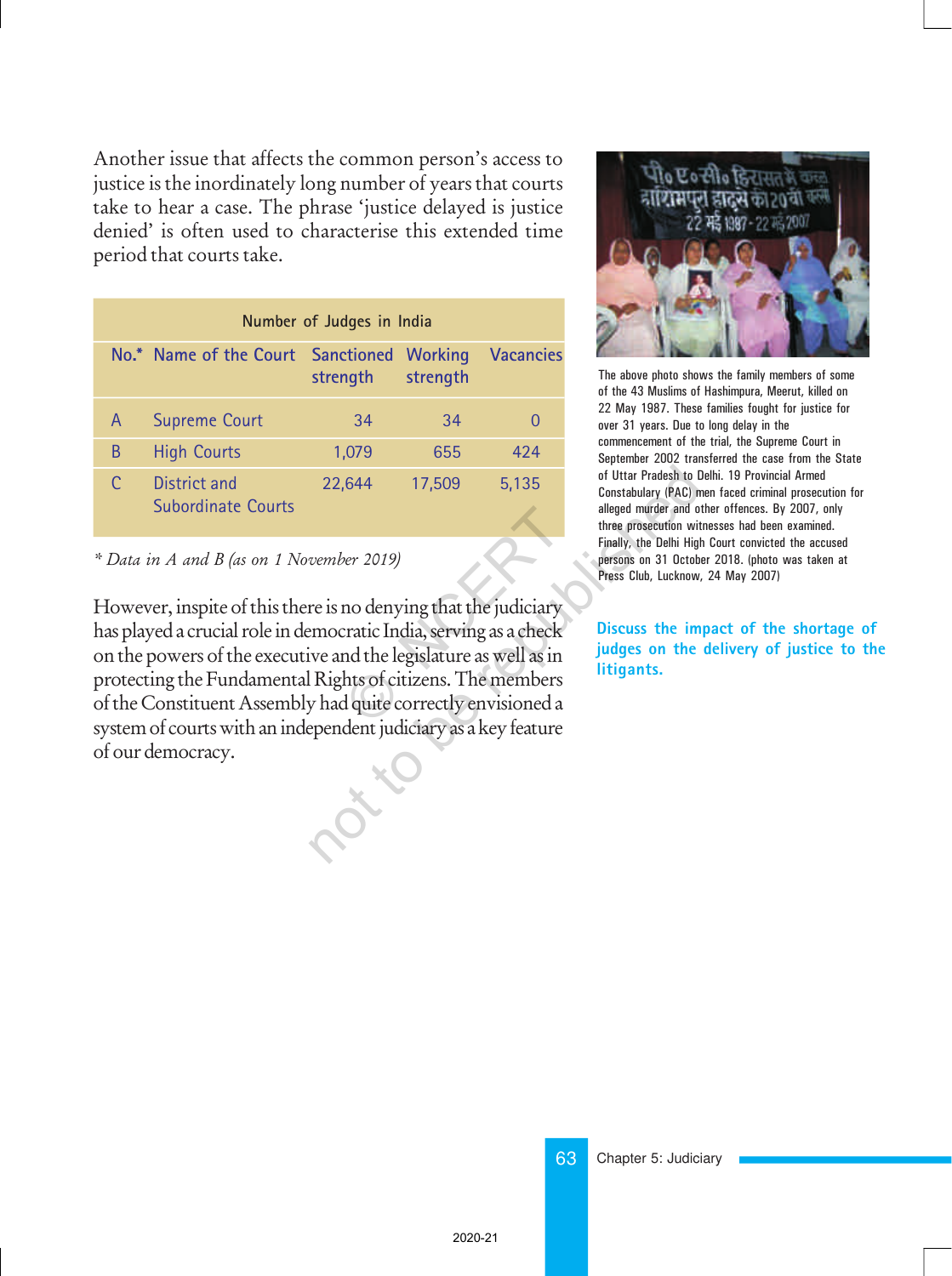# Exercises

- 1. You read that one of the main functions of the judiciary is 'upholding the law and Enforcing Fundamental Rights'. Why do you think an independent judiciary is necessary to carry out this important function?
- 2. Re-read the list of Fundamental Rights provided in Chapter 1. How do you think the Right to Constitutional Remedies connects to the idea of judicial review?
- 3. In the following illustration, fill in each tier with the judgments given by the various courts in the Sudha Goel case. Check your responses with others in class.



4. Keeping the Sudha Goel case in mind, tick the sentences that are true and correct the ones that are false.

(a) The accused took the case to the High Court because they were unhappy with the decision of the Trial Court.

(b) They went to the High Court after the Supreme Court had given its decision.

(c) If they do not like the Supreme Court verdict, the accused can go back again to the Trial Court.

- 5. Why do you think the introduction of Public Interest Litigation (PIL) in the 1980s is a significant step in ensuring access to justice for all?
- 6. Re-read excerpts from the judgment on the *Olga Tellis vs Bombay Municipal Corporation* case. Now write in your own words what the judges meant when they said that the Right to Livelihood was part of the Right to Life.
- 7. Write a story around the theme, 'Justice delayed is justice denied'.
- 8. Make sentences with each of the glossary words given on the next page.